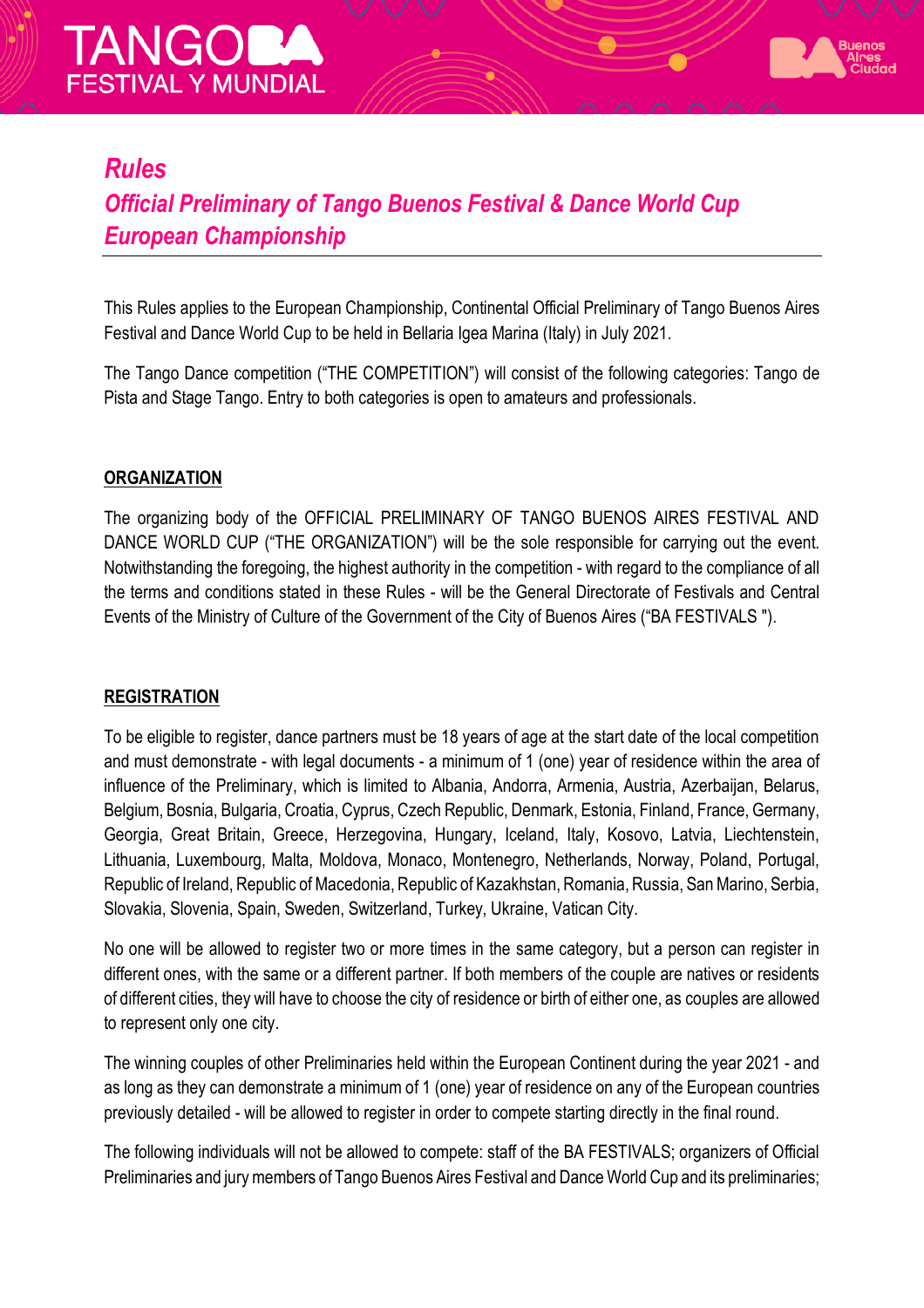

sponsors and/or staff of companies that sponsor the PRELIMINARY, or another person with a permanent or temporary relationship with the Office of Festivals.

Also, participants that have seriously breached the competition rules and have been disqualified or eliminated of previous editions of any Preliminary Competition, Buenos Aires Tango Championship or Dance World Cup will not be allowed to compete. The elimination must have been instrumented in an official document with the due endorsement of BA FESTIVALS.

#### **CHECK**-**IN**

In order to check in, all contestants previously registered must attend on the date and time specified by THE ORGANIZATION of the Preliminary, with their national ID card or passport (original copy). At this opportunity, they will receive the order number and be informed of the approximate dates and times on which they will perform in the different stages of the corresponding category.

Those who do not check in will not be able to participate in the championship. A delay will only be considered in duly proven cases of force majeure, except in the event of circumstances of public knowledge.

Depending on local health restrictions and protocols, within the framework of the COVID-19 pandemic, THE ORGANIZATION may establish additional participation conditions that it deems pertinent (vaccination certificate, negative PCR test, mandatory use of a mask, among others).

At the time of check-in, contestants will have to complete a form with their personal information, and with any other additional information required by THE ORGANIZATION. On this form, they shall inform if they have had a work, professional or personal relationship with any member of the jury from the competition, in the last 6 months (180 days) prior to the championship, such as: having a personal and affective relationship with one or more members of the jury; having taken private classes (face-to-face or virtually) with one or more members of the jury; presenting a choreography in Stage Tango that has been created, reviewed or prepared with one or more members of the jury; having one or both dancers of the couple hired one or more members of the jury - or been hired by one of them- to participate in the same event, performing exhibitions or giving classes within it. This statement made by the contestants will be evaluated by the supervisor and checked with the members of the jury in order to define if any of them will need to refrain from scoring any participant.

All the information provided at the time of check-in will be considered a sworn statement. Any contradiction in the information, subsequent to the signature, may be penalized by THE ORGANIZATION with the subtraction of points, disqualification from the competition, or any other resolution that this body may establish.

The national ID card or passport and the registration form must be shown at every stage of the competition.

All championship contestants commit themselves to participate in various ceremonies and events planned by THE ORGANIZATION of the Preliminary—such as press conferences, interviews for radio stations and over-the-air or cable television channels, etc.—if they are summoned for such purpose.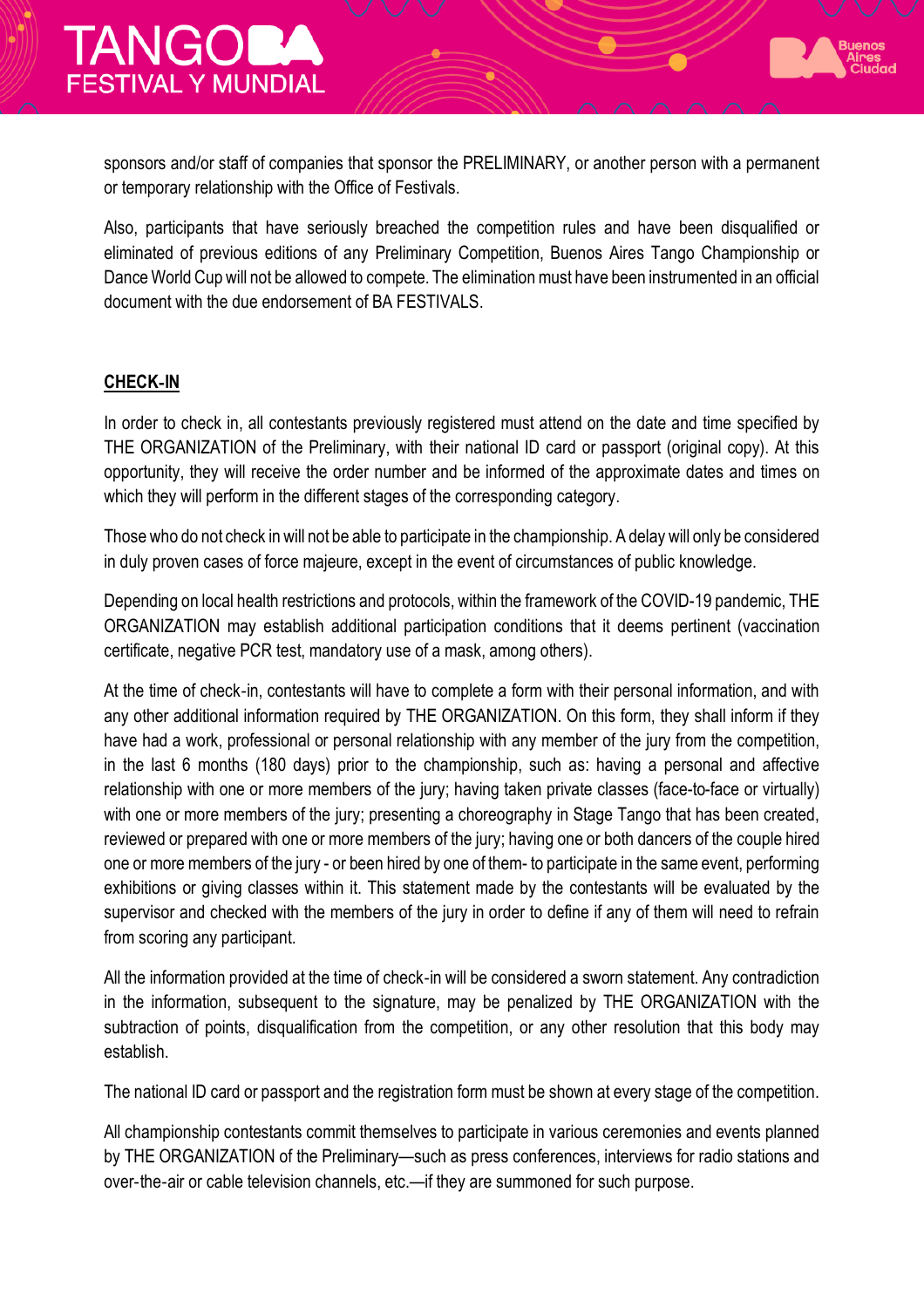



#### **COMPETITION**

The competition, in both categories, can be developed in 3 (three) stages, according to the schedule established by THE ORGANIZATION: a) Qualifying Round, b) Semifinal, c) Final.

- a) Qualifying Round: All registered couples will participate. They will dance one time or twice (on the same or on a different day) according to the schedule.
- b) Semifinal: Couples that have been selected in the Qualifying Round will participate.
- c) Final: Couples that have been selected in the Semifinal will participate.

At the time of the competition, at least ten couples must attend the qualifying rounds for the competition to be considered official (regardless of the number of couples previously registered). Otherwise, the championship will cease to be official and the winning couple will not be classified to compete in the semifinal instances of the next on-site edition of TANGO BUENOS AIRES FESTIVAL AND DANCE WORLD CUP (see section PRIZES).

In the Tango de Pista category, couples will compete in group performances, dancing to three recorded songs, selected by THE ORGANIZATION.

In the Stage Tango category, each couple will compete individually, dancing to one song of their choice. The music piece shall not exceed four (4) minutes and must be handed in to THE ORGANIZATION in digital format (mp3 file, storaged on a Flash Memory Drive) during the check-in instance. In that same instance, participants must state the name and surname of the author or authors of the choreography they will present (as it will be requested in the form to be completed). Couples may present different choreographies in the different stages of the contest.

THE ORGANIZATION will be entitled to eliminate from the competition those participants that:

- a) Do not comply with the rules;
- b) Carry out, during the competition, political or religious demonstrations (by any means) that may be offensive to the audience or the Organization, or affect the course of the event;
- c) Commit any moral offense or improper act that tarnishes the image of the Dance World Cup 2020, or may cause displeasure in the public;
- d) Carry out, in the context of or on the occasion of the Competition, inside and outside its facilities, any action of physical and/or verbal aggression against any person, whether participant, member of the jury or the staff, or general public.

In the presence of any of these assumptions, THE ORGANIZATION and BA FESTIVALS will implement the disqualification or elimination of competition, for either or both competitors, through documentation proving the reasons for the measure.

In order to ensure the impartiality and professional integrity of the jury members, contestants will not be able to participate in seminars, workshops and/or classes taught by any member of the jury, as long as they are in the competition.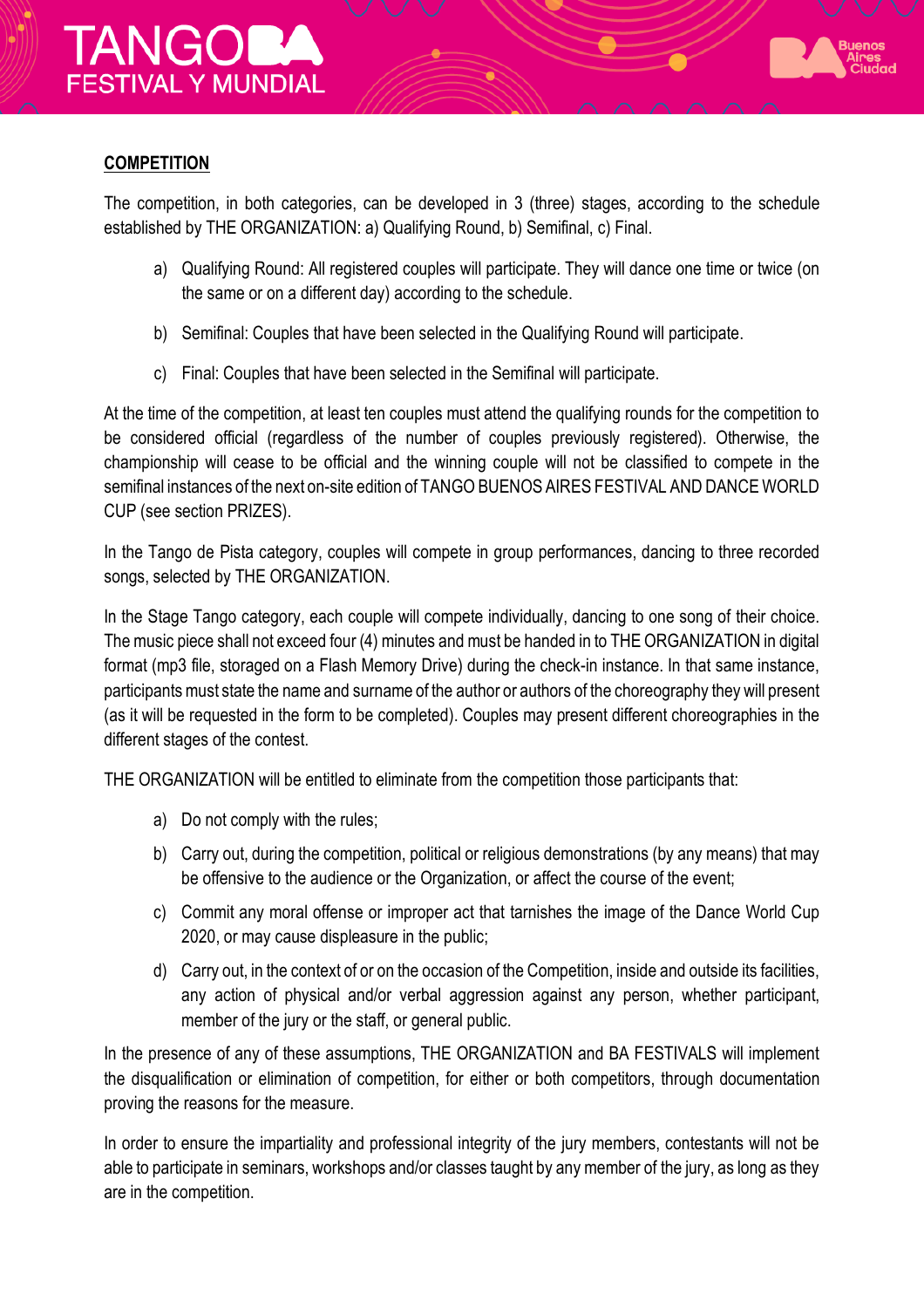# **TANGORA FESTIVAL Y MUNDIAL**



## **JURY**

In both categories, the jury will be composed of a minimum of 4 (four) members, who— understanding and accepting the rules of the competition, and committing to their compliance—will determine the score of the participating couples. The juries will be appointed in accordance with BA FESTIVALS and THE ORGANIZATION of the Preliminary.

Exceptionally and in the framework of the COVID-19 pandemic, for the year 2021 BA FESTIVALS will allow the participation of online judges, who will view the competition live and evaluate all couples using the same criteria as the jury present at the event venue.

All the decisions of the jury will not be subject to appeal. By enrolling, participants accept this condition. In case of distrust or disagreement, participants may submit a written statement (in Spanish or English) to THE ORGANIZATION and NOT directly to the panel of evaluating judges.

Any jury member who may have had a work relationship or been the teacher (through on-line or face-toface classes) of any of the participants of the Preliminary for a period of at least 6 months close to the beginning of the competition, may refrain from scoring such participant. For this purpose, both the voluntary statements of the jury and the information provided by participants when enrolling will be taken into account. In these cases, to get the couple's final score (average), the judges' scores will be added, and this amount will be divided by the number of jury members who actually voted.

The final score for each performance will result from the accumulation of points, given by each member of the jury on a scale of 1 to 10 (with decimals), in accordance with the criteria described in the following section.

The jury will choose a winning couple in each category. Also, the jury (with the agreement of THE ORGANIZATION) may grant awards and special mentions to the second and third place, and will be entitled to award other mentions if deemed appropriate.

In exceptional cases (power interruption, incidents on stage, failures in the live broadcast to the online jury or supervisor, etc.), the jury and the supervisor may determine that contestants should dance to additional songs to arrive at a fair verdict. Participants may not refuse to perform.

In case of a tie, the couples with the same final score will have to break the draw, either by dancing two additional songs in the Tango de Pista category, or by performing a new choreography in the stage tango category, until a winning couple emerges from the votes of the jury.

#### **SUPERVISOR**

Appointed by BA FESTIVALS, the Supervisor will bear the responsibility of ensuring the compliance of the present Rules and properly solve any inconvenience not considered in these Rules and establish or inform about the clarifying or interpretative rules that he considers necessary. In the current extraordinary context generated by the COVID-19 virus pandemic and the restrictions imposed by each country on the mobility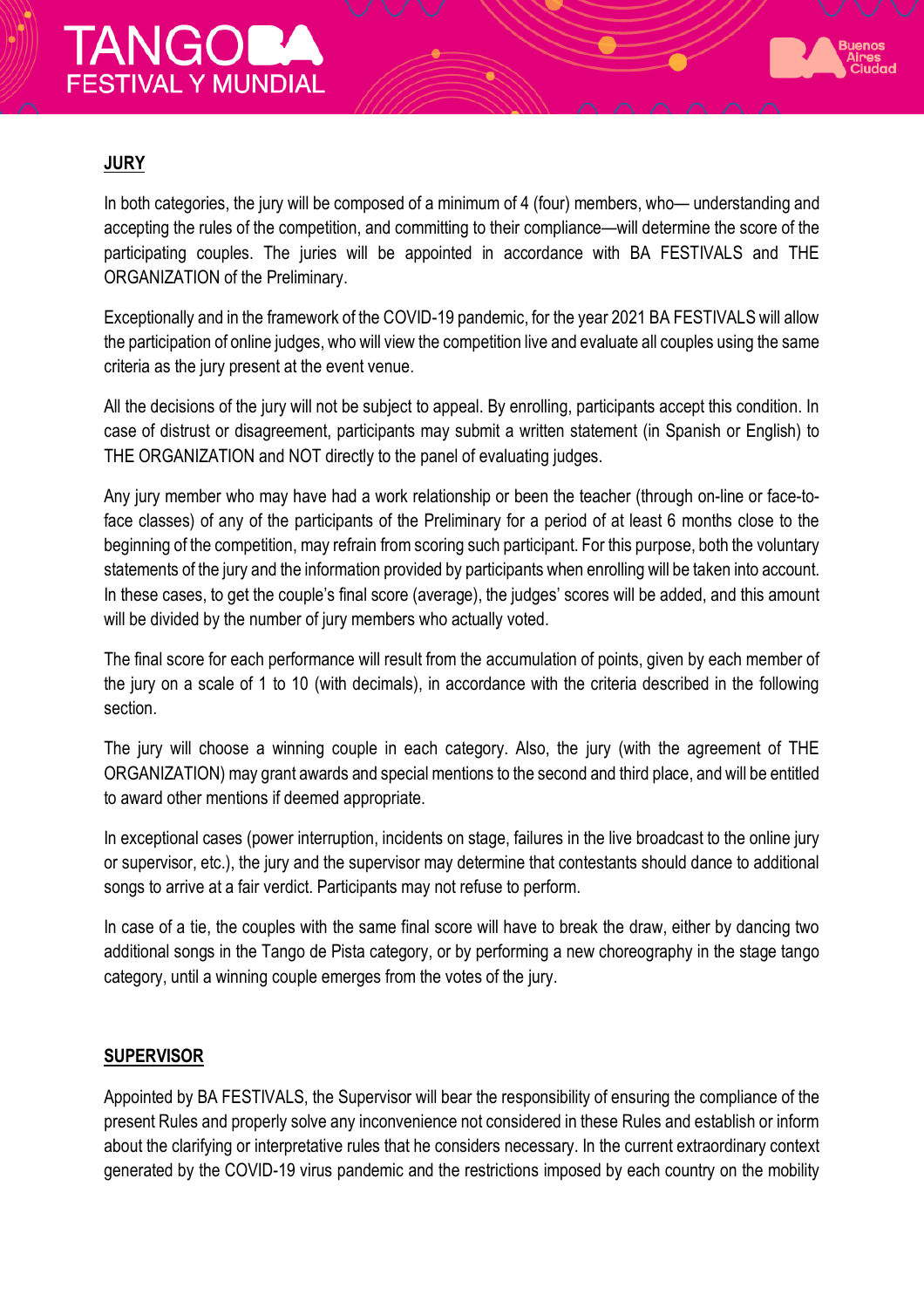



#### **CONTEST (EVALUATION CRITERIA)**

#### **1. TANGO DE PISTA (UNRESTRICTED ENTRY, AMATEURS AND PROFESSIONALS)**

Tango de Pista is conceived as a social dance, where the most important aspects are the improvisation, embrace and connection between the dance partners.

**Circulation of couples:** Couples, as in a real dance hall, will dance in rounds and will have to constantly move counterclockwise without going backwards. They will be allowed, if needed, to walk one or two step backwards at most always within the space of the couple.

The couple must be aware and respectful of their own and other couples' space in the round in order not to break the harmony when moving around. If a couple performs more than two phrases in the same spot, obstructing the circulation on the dance floor, the Jury may consider lowering their score.

In the event that one couple stops the flow of traffic around the dance floor, it is not possible for other couples to go past them. If the jury deems it necessary, the round of couples may have to dance to another tango to solve the inconvenience.

Once formed, the couple must not separate while the music is playing. For the position to be considered correct, the body of one of the members of the couple must be contained at all the time by the arm of the other. It is understood that in certain figures this may be flexible, but not throughout the whole duration of the dance. All movements and figures must be made within the space allowed by the couple's embrace, so as not to get in the way of the other couples dancing. The leader may invite the follower to walk and/or turn to their right or left, without taking steps backwards on the dance floor.

It is not necessary for partners to break the embrace between tangos.

**Evaluation criteria:** The couple may perform any commonly used figures of "social" tango, including barridas (sweeps), sacadas al piso (drawn to the floor), enrosques (twists), ganchos (hooks), boleos, etc., as well as embellishments always within their own space, without standing in the way of couples dancing around them. Jumps, figures that involve lifting both feet off the ground and any other choreographic possibilities typical of Stage Tango are completely forbidden.

The Jury will take into account the couple's own interpretation in different styles as fundamental to the score. They will also consider their musicality, elegant walking style, but especially the connection between partners and the search for their own expression, as well as the ability to change the dynamics and speed accordingly depending on the tango being played.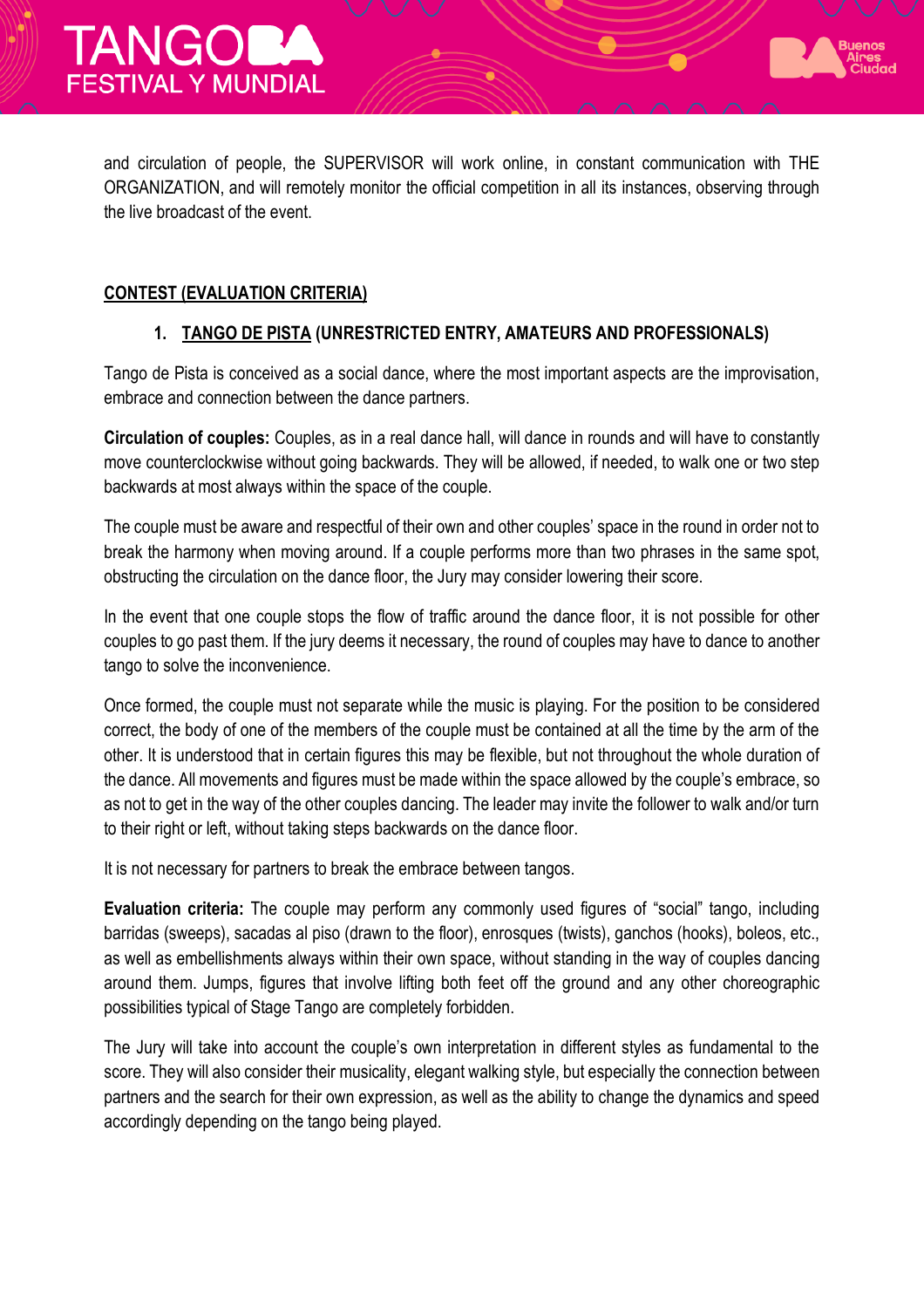



**Costumes:** Outfits will not be taken into consideration during the judging process, but dancers are recommended to dress smartly. When choosing the outfit, hairstyle and make-up, please be reminded that Tango de Pista is a social dance and not a stage dance.

### **2.** *STAGE TANGO* **(UNRESTRICTED ENTRY, AMATEURS AND PROFESSIONALS)**

**Performance:** Each couple will offer an individual performance with a song of their choice that shall not be more than four (4) minutes long.

In case of having a problem with the choreography, the couple will decide whether to continue dancing or not, and the Jury will evaluate the manner and grace with which they solve the inconvenience; but the couple will not be allowed to repeat the performance.

If a technical problem should occur, the Organization along with the Jury will evaluate the repetition of the choreography at the end of the assigned performing time slot.

**Evaluation criteria:** Participants will be able to express their view of the Argentine tango dance. This means that couples will be allowed to perform movements, figures and embellishments that are not directly related to the traditional tango dance. But the choreography must include traditional elements of tango: figure eights, spins, long walks, boleos, hooks, and the "milonguero embrace." Couples will be able to break the embrace and use techniques from other dance disciplines, as long as they are justified and enrich the performance of the dancer.

Aerial tricks and movements from other dance disciplines must not be excessive. This means that they must not exceed a third of the overall performance. The couple must include floor movement sequences throughout the whole stage floor.

**Costumes**: Outfits may be taken into consideration during the judging process.

#### **FILMING AND PHOTOGRAPHING**

THE ORGANIZATION of the Preliminary reserves the right to record all the stages of THE COMPETITION, by any means known or to be known—including but not limited to filming, recording, photographing, digitalization, etc.—by itself or third parties, in order to promote and advertise the event. The recorded material obtained will be exclusive property of THE ORGANIZATION of the Preliminary, who will have to turn a copy of it, as established by the Collaboration Agreement, to BA FESTIVALS. By entering the Championship, participants explicitly and irrevocably authorize the use of the recorded material, without this suggesting—or implying—any compensation for any reason whatsoever by THE ORGANIZATION of the Preliminary and/or BA FESTIVALS, in favor of any person or organization that claims entitlement to any right that may be invoked. This clause also includes, without limitations, all photographic material published and/or made available for promotion, advertisement, etc.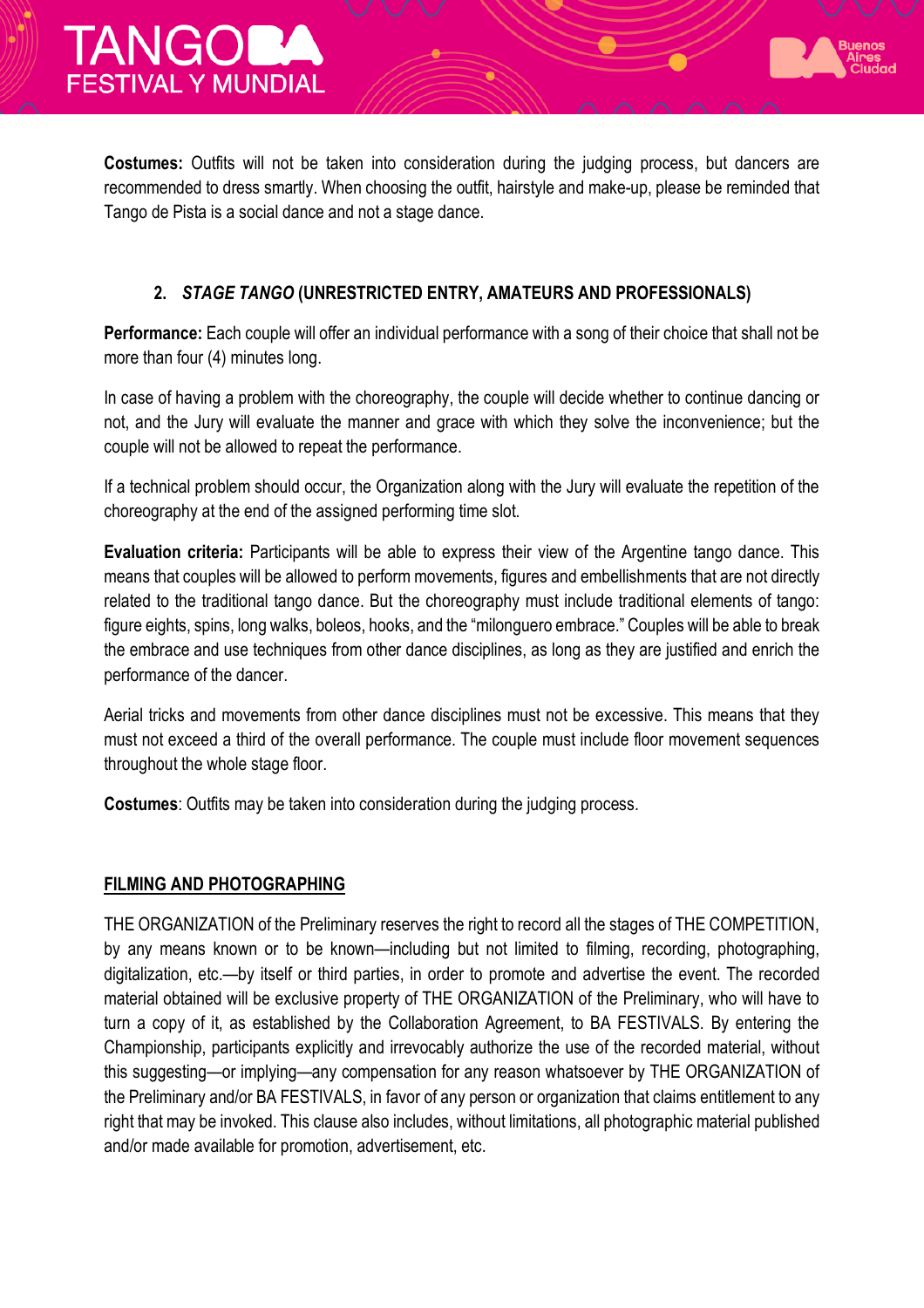# **TANGOB FESTIVAL Y MUNDIAL**



### **PRIZES**

Each category of the European Championship, Continental Official Preliminary of TANGO BUENOS AIRES FESTIVAL AND DANCE WORLD CUP, will have one winning couple, who will automatically qualify to compete at the next on-site edition of TANGO BUENOS AIRES FESTIVAL AND DANCE WORLD CUP, starting in the final rounds and representing the PRELIMINARY and not the city of origin or residence of the dancers, without exception.

The first prize in each category will be provided by THE ORGANIZATION of the Preliminary and will consist of the total coverage of cost of travel and stay of both dancing partners, in the corresponding cases, including tickets from the city of residence of the winning couple to the City of Buenos Aires (airfares and travel included), accommodation and meal expenses for the days of the Preliminary's Gala, semifinals and finals of TANGO BUENOS AIRES FESTIVAL AND DANCE WORLD CUP, in order to participate in this competition. It will be the obligation of THE ORGANIZATION to guarantee by all the necessary means the presence and participation of the winning couple in the mentioned instances. In case of non-compliance, BA FESTIVALES may consider it as a breach of the agreement duly signed between the parties.

THE ORGANIZATION may establish additional prizes, and all contestants will obtain the corresponding participation certificate.

In the event that the COVID-19 pandemic, sanitary regulations in force in Argentina make it impossible to carry out an on-site edition of TANGO BUENOS AIRES FESTIVAL AND DANCE WORLD CUP during the year 2021, the champion couples will maintain their classification to compete in TANGO BUENOS AIRES FESTIVAL AND DANCE WORLD CUP 2022 as long as the health situation allows the event to be held. THE ORGANIZATION of the Preliminary will guarantee the 2021 champion couples' full coverage of the aforementioned first prize (travel and accommodation costs for both members of the couple).

If the winning couple in any of the official categories renounces to participate in TANGO BUENOS AIRES FESTIVAL AND DANCE WORLD CUP from the final instances, representing the PRELIMINARY, it will automatically also renounce to the prize consisting of the full coverage of costs of travel and stay, leaving both members of the couple unable to participate in TANGO BUENOS AIRES FESTIVAL AND DANCE WORLD CUP.

In those cases where the competition in one or both categories has lost its official character for not having the minimum of 10 participating couples, the ORGANIZATION of the PRELIMINARY will be exempted from the obligation to grant the winning couple the prize consisting of full coverage of costs of travel and stay. In this case, the Organization may choose to offer alternative prizes for the non-official competition.

A couple's registration and subsequent check-in implies knowledge and acceptance of these Rules by each one of the participants.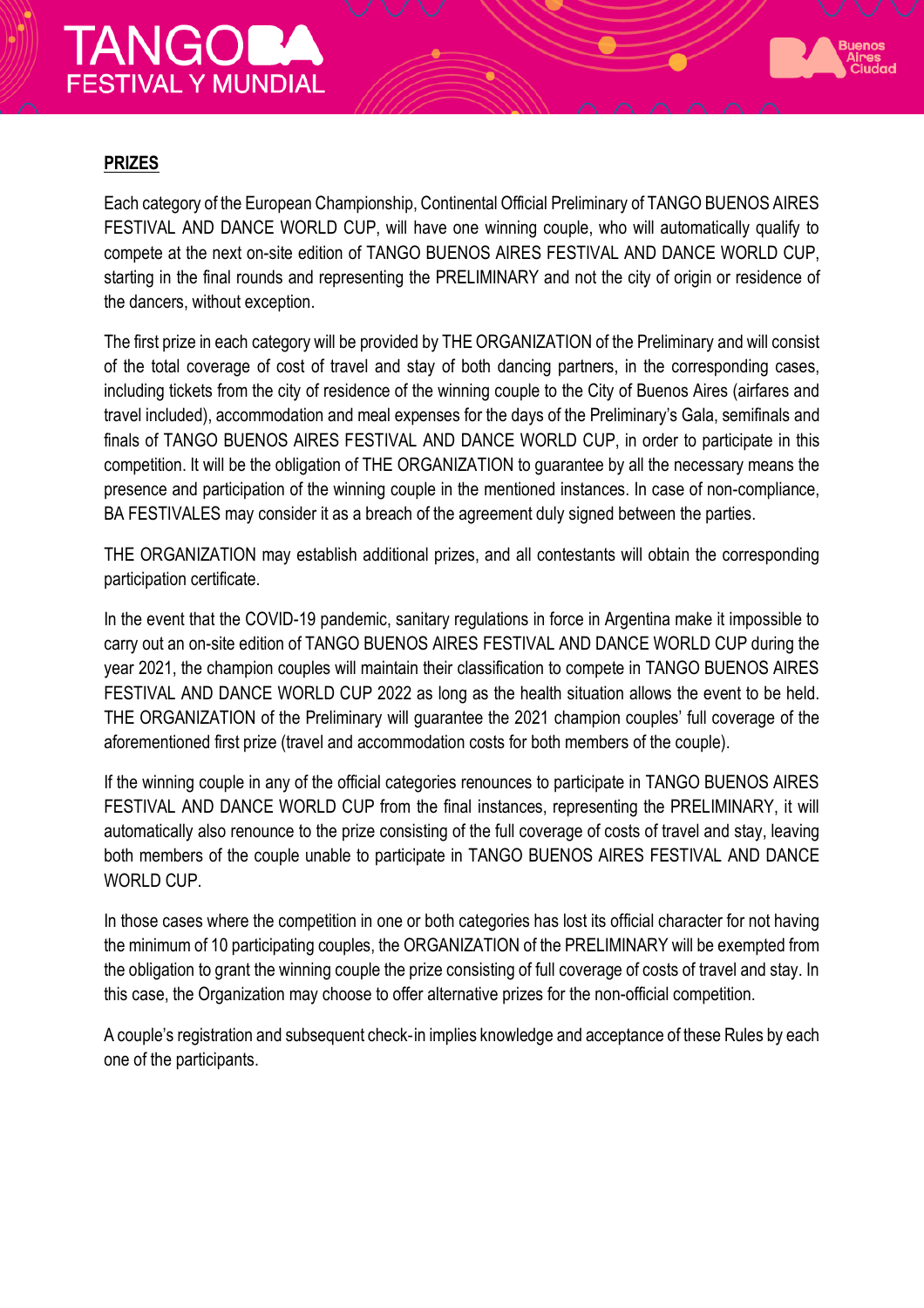



## **11° EUROPEAN TANGO CUP - PRELIMINAR EUROPE 2021 BELLARIA IGEA MARINA – 16-18 JULY 2021**

#### **"ANNEX 1"**

#### **REGISTRATION:**

To be eligible to register, dance partners must be 18 years of age by the start date of the local competition and must demonstrate a minimum of 1 (one) year of residence within the area of influence of the Preliminary, which is limited to: Albania, Germany, Andorra, Armenia, Austria, Azerbaijan, Belgium, Belarus, Bosnia and Herzegovina, Bulgaria, Cyprus, Vatican City, Croatia, Denmark, Slovakia, Slovenia, Spain, Estonia, Finland, France, Georgia, Greece, Hungary, Ireland, Iceland, Italy, Kazakhstan, Latvia, Liechtenstein, Lithuania, Luxembourg, North Macedonia, Malta, Moldova, Monaco, Montenegro, Norway, Netherlands, Poland, Portugal, United Kingdom, Czech Republic, Romania, Russia, San Marino, Serbia, Sweden, Switzerland, Turkey, Ukraine.

No one will be allowed to register two or more times in the same category, but a person can register in different ones, with the same or a different partner. If both members of the couple are natives or residents of different cities, they will have to choose the city of residence or birth of either one, as couples are allowed to represent only one city.

The winning couples of other Preliminaries held within the European Continent during the year 2021 - and as long as they can demonstrate a minimum of 1 (one) year of residence on any of the European countries previously detailed will be allowed to register in order to compete starting directly in the final round.

The following individuals will not be allowed to compete: staff of the BA FESTIVALS; organizers of Official Preliminaries and jury members of Tango Buenos Aires Festival and Dance World Cup and its preliminaries; sponsors and/or staff of companies that sponsor the PRELIMINARY, or another person with a permanent or temporary relationship with the Office of Festivals.

Also, participants that have seriously breached the competition rules and have been disqualified or eliminated of previous editions of any Preliminary Competition, Buenos Aires Tango Championship or Dance World Cup will not be allowed to compete. The elimination must have been instrumented in an official document with the due endorsement of BA FESTIVALS.

#### **REGISTRATIONS FORMALITIES**

The registration and participation in the 11° European Tango Cup 2021 in both categories will have a cost of Euro 90,00 for each couple in each category.

To register, each of the parties concerned must complete the following formalities:

– Complete the following Application Form, which will be also published online on official website of Metro Tango SSD https://docs.google.com/forms/d/e/1FAIpQLSddPCld2O2\_RGPRYNP5a5kTVBmPb7xjkyJmeknDNzSF8SqZkw/viewform

Those interested can register until July 7, 2021, retaining the Organization may anticipate or extend this date if it deems it necessary.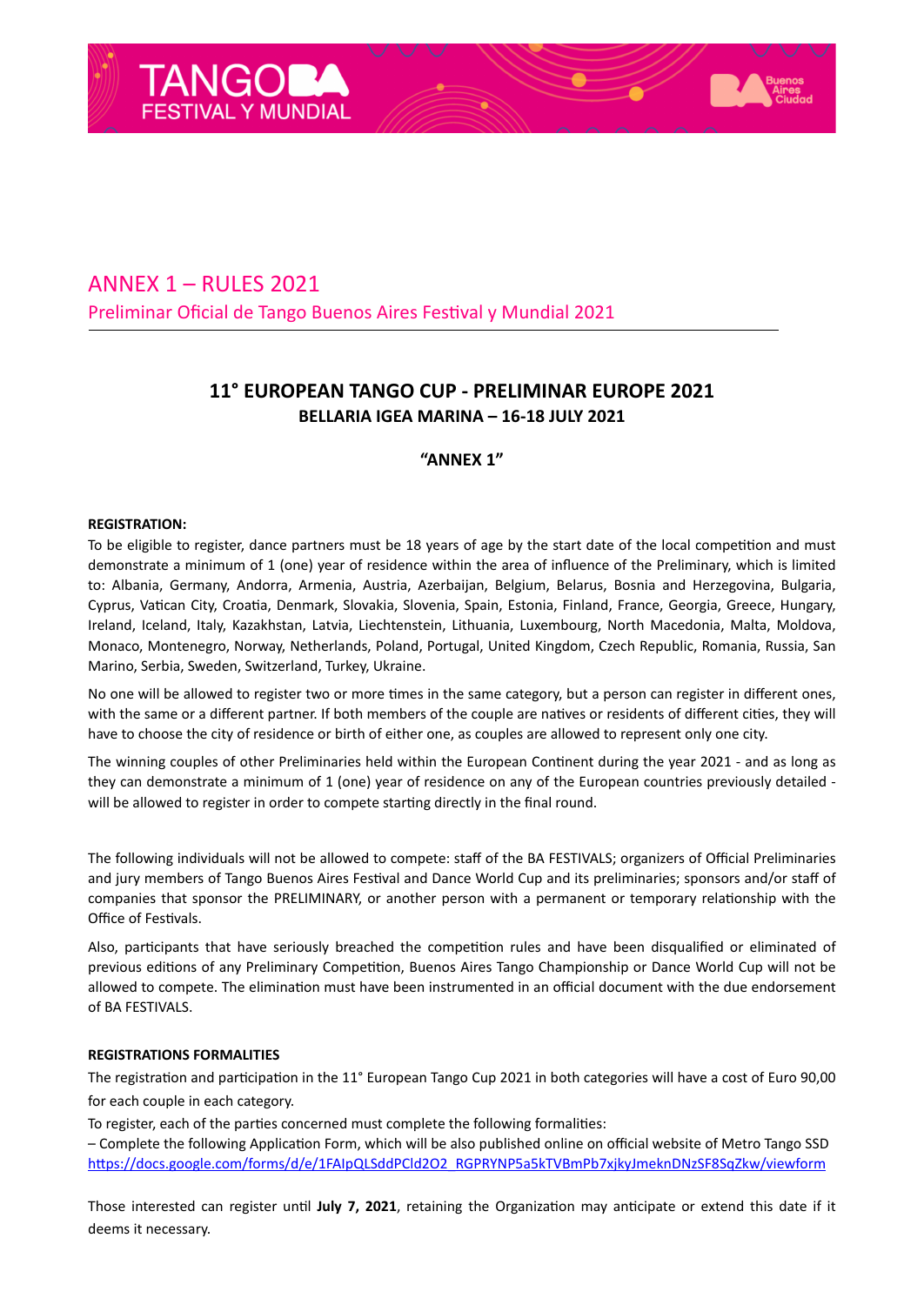

The formalities of payment will be communicated by e-mail at the address indicated on the on-line registration form. Registration will be complete and confirmed contextually with the payment of the corresponding fee.

Participation Fee for COUPLE, in European Tango Cup:

- € 90 for each category (Tango de Pista/Tango Escenario)

\*DISCOUNT OF € 20 for those couples who participate in both competitions (European Tango Cup and Metropolitani Italia)

A membership fee of  $\epsilon$  20 will be required for participation in both competitions! This fee will be considered included and therefore not to be added for holders of the "MT FRIENDS PASS"

\*\* the MT FRIENDS PASS will be assigned to all those who book accommodation through "Turismhotels". With this Pass you will have in addition to the membership included the possibility to participate FREE OF CHARGE in all the activities of the FESTIVAL extra Competitions.

The formalities of payment will be communicated by e-mail at the address indicated on the on-line registration form. Registration will be complete and confirmed contextually with the payment of the corresponding fee.

#### **PRIZES**

Each category of the European Championship, Continental Official Preliminary of TANGO BUENOS AIRES FESTIVAL AND DANCE WORLD CUP, will have one winning couple, who will automatically qualify to compete at the next on-site edition of TANGO BUENOS AIRES FESTIVAL AND DANCE WORLD CUP, starting in the final rounds and representing the PRELIMINARY and not the city of origin or residence of the dancers, without exception.

The first prize in each category will be provided by THE ORGANIZATION of the Preliminary and will consist of the total coverage of cost of travel and stay of both dancing partners, in the corresponding cases, including tickets from the city of residence of the winning couple to the City of Buenos Aires (airfares and travel included), accommodation and meal expenses for the days of the Preliminary's Gala, semifinals and finals of TANGO BUENOS AIRES FESTIVAL AND DANCE WORLD CUP, in order to participate in this competition. It will be the obligation of THE ORGANIZATION to guarantee by all the necessary means the presence and participation of the winning couple in the mentioned instances. In case of non-compliance, BA FESTIVALES may consider it as a breach of the agreement duly signed between the parties.

The first prize in each category will be provided by the Organization of the Preliminary and it consist of:

- two tickets from the city of residence of winning couple to the City of Buenos Aires, including airfares

- travel, accommodation and meal expenses, calculated on a forfeit of Euro 250,00 for each couple, for the days of the semifinals and finals of TANGO BUENOS AIRES FESTIVAL AND DANCE WORLD CUP 2021, in the month of August, in order to participate in this competition.

Will be awarded with the Official Cup of the 11° European Tango Cup, First 3 classified couples, for each category (1°,2° and 3° place in Tango de Pista; 1°,2° and 3° place in Tango Escenario). All contestants will receive the 11° European Tango Cup Attendance Certificates.

In the event that the COVID-19 pandemic, sanitary regulations in force in Argentina make it impossible to carry out an on-site edition of TANGO BUENOS AIRES FESTIVAL AND DANCE WORLD CUP during the year 2021, the champion couples will maintain their classification to compete in TANGO BUENOS AIRES FESTIVAL AND DANCE WORLD CUP 2022